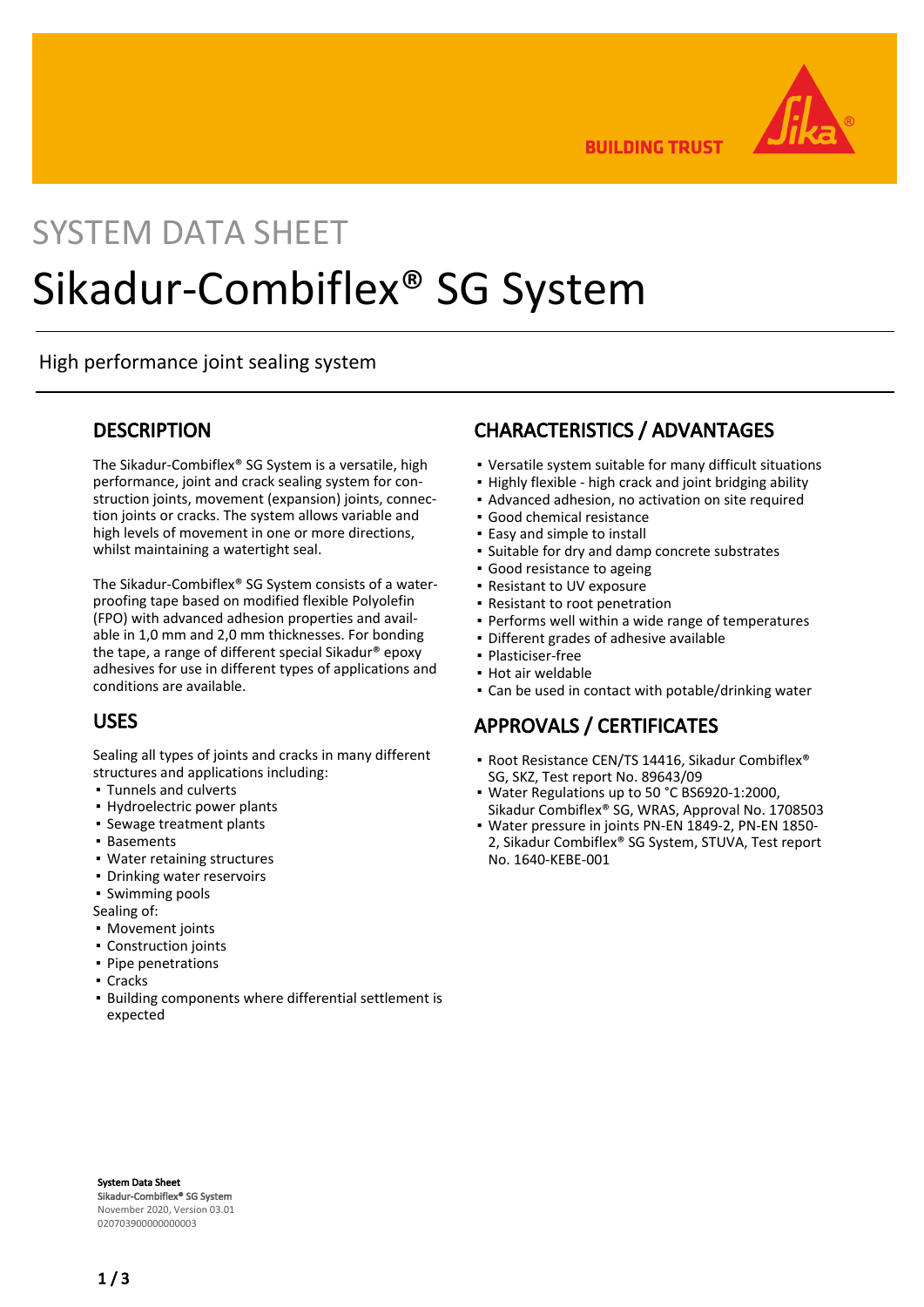| System structure             | Note: The system products must only be selected from the tape and ad- |  |  |
|------------------------------|-----------------------------------------------------------------------|--|--|
|                              | hesive options listed.                                                |  |  |
|                              | System structure                                                      |  |  |
|                              | • Modified flexible Polyolefin (FPO) waterproofing tapes              |  |  |
|                              | • Sikadur <sup>®</sup> epoxy adhesives                                |  |  |
|                              | Flexible polyolefin tapes                                             |  |  |
|                              | • Sikadur Combiflex® SG-10 P                                          |  |  |
|                              | • Sikadur Combiflex® SG-20 P                                          |  |  |
|                              | Flexible polyolefin tapes with red middle strip                       |  |  |
|                              | · Sikadur Combiflex® SG-10 M                                          |  |  |
|                              | • Sikadur Combiflex® SG-20 M                                          |  |  |
|                              |                                                                       |  |  |
|                              | Sikadur <sup>®</sup> epoxy adhesives                                  |  |  |
|                              | • Sikadur Combiflex® CF Adhesive Normal                               |  |  |
|                              | • Sikadur Combiflex <sup>®</sup> CF Adhesive Rapid                    |  |  |
|                              | • Sikadur®-31 CF Normal                                               |  |  |
|                              | • Sikadur®-31 CF Rapid                                                |  |  |
|                              | · Sikadur®-31 CF Slow                                                 |  |  |
|                              | • Sikadur®-31 DW (for contact with drinking water)                    |  |  |
| <b>TECHNICAL INFORMATION</b> |                                                                       |  |  |
| Tensile strain at break      | (EN 12311-2)<br>>650%                                                 |  |  |
|                              |                                                                       |  |  |

|                            | Sikadur Combiflex <sup>®</sup> SG Tape                                                                                                                                                                                                                                                                                                | Maximum permissible permanent<br>elongation |
|----------------------------|---------------------------------------------------------------------------------------------------------------------------------------------------------------------------------------------------------------------------------------------------------------------------------------------------------------------------------------|---------------------------------------------|
|                            | Sikadur Combiflex® SG-20 P                                                                                                                                                                                                                                                                                                            | < 25 % of non-adhered tape width            |
|                            | Sikadur Combiflex <sup>®</sup> SG-20 M                                                                                                                                                                                                                                                                                                |                                             |
|                            | Sikadur Combiflex® SG-10 P                                                                                                                                                                                                                                                                                                            | < 10 % of non-adhered tape width            |
|                            | Sikadur Combiflex <sup>®</sup> SG-10 M                                                                                                                                                                                                                                                                                                |                                             |
|                            | For higher joint movement, loop tape into the gap of the joint.                                                                                                                                                                                                                                                                       |                                             |
| <b>Chemical resistance</b> | Sikadur-Combiflex <sup>®</sup> SG System is resistant to aggressive conditions in nat-<br>ural ground water and soil, as well to lime water, cement water, seawater,<br>salt solutions, domestic sewage, bitumen (according to EN 1548), bitumen<br>emulsion coatings.<br>Contact Sika Technical Services for additional information. |                                             |
| Service temperature        | $-10$ °C min. / $+40$ °C max.                                                                                                                                                                                                                                                                                                         |                                             |

## APPLICATION INFORMATION

| Ambient air temperature | +5 °C min. / +40 °C max.                                                                         |
|-------------------------|--------------------------------------------------------------------------------------------------|
| Substrate temperature   | +5 °C min. / +30 °C max.<br>Refer to the Product Data Sheet of the appropriate Sikadur adhesive. |

# PRODUCT INFORMATION

| Packaging                 | Refer to the individual Product Data Sheets |
|---------------------------|---------------------------------------------|
| <b>Shelf life</b>         | Refer to the individual Product Data Sheets |
| <b>Storage conditions</b> | Refer to the individual Product Data Sheets |

System Data Sheet Sikadur-Combiflex® SG System November 2020, Version 03.01 020703900000000003



**BUILDING TRUST**